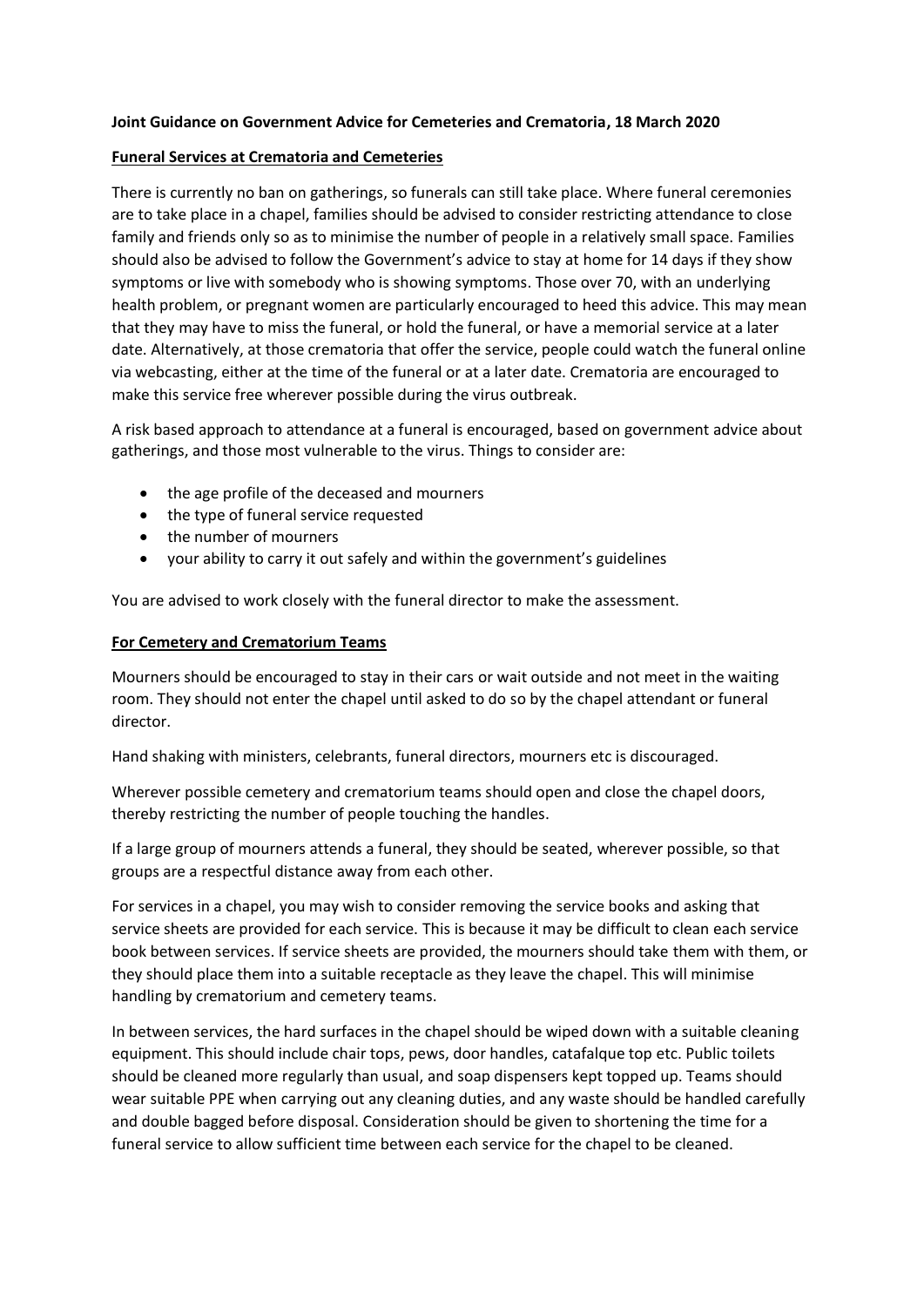Hand sanitisers, gloves and tissues should be made available to all mourners and funeral directors before they enter the chapel. Suitable receptacles for placing these into after use should also be provided.

If you provide a bearer service, you may wish to consider this on a case by case basis using a risk based approach during the outbreak. Use of a wheeled bier should be encouraged wherever possible to prevent bearers being too close together.

There is no requirement to insist on curtains being closed following the committal of the coffin and the wishes of the family should be taken into account. However, it may be wise to discourage mourners from touching the coffin as they leave the chapel for the time being. They could be encouraged to wave or blow a kiss instead.

The number of people allowed to witness the charging of a coffin into the cremator may need to be restricted to avoid close contact.

#### **Administration**

Consideration should be given to closing the office to members of the public at the current time. All staff need to be protected from exposure to the virus wherever possible so that they can stay healthy as long as possible to continue providing the service.

Consideration should be given to focussing on the core functions of burial and cremation during the peak of the outbreak, with additional services such as providing memorials or carrying out family history searches suspended until resources allow.

Funeral directors should be encouraged to minimise the number of staff visiting cemetery and crematorium offices. Forms should be dropped off by posting through letterboxes rather than taken into the office. This means that forms won't be signed for, so funeral directors are encouraged to confirm by phone or email that the forms have been delivered and check they have been received. The use of electronic forms should be encouraged as much as possible.

Funeral directors should not be encouraged to sign Cremation Form 1 on behalf of families. Should this be considered necessary by the funeral director, cremation authorities should consult with their medical referee on a case by case basis.

Consideration should be given to the release of ashes; it may be necessary to arrange for specific times when they can be collected, ideally by one person to minimise unnecessary contact. Consideration may need to be given to longer-term storage of ashes in suitably secure conditions.

Consideration should be given to suspending witnessed scattering services for the time-being.

Consideration should be given to suspending family back-filling of graves for the time-being.

## **Cremation and burial numbers**

An important factor to consider is the maximum number of cremations/burials that your site(s) could provide per day and for what period. For cremations, cremator manufacturers have suggested around 10 cremations per cremator per 24 hour period would be attainable if required. For burials, capacity will depend on many factors and authorities are encouraged to consider what would be attainable in their sites. Consideration could be given to the pre-digging of graves, but these must be properly shored and protected with lockable grave covers.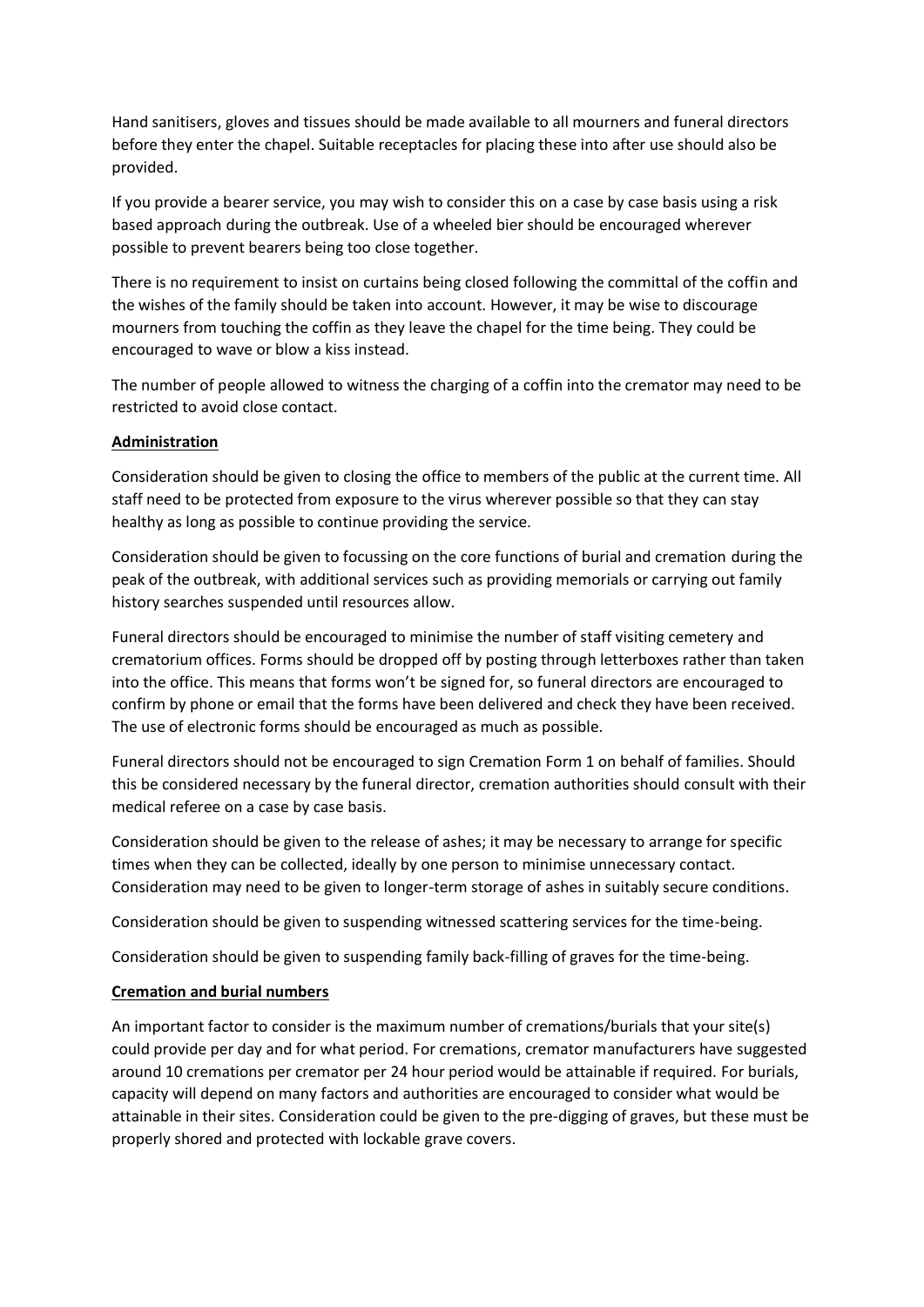Authorities should ensure that other staff are suitably trained in order to provide support to key crematorium and cemetery staff.

We would also urge you to think about any particular local issues which could prevent you from being able to deliver your service, and would welcome feedback on these issues.

### **Operating Cremators during Pandemic situations**

Facultatieve Technologies (FT) whose UK base is in Leeds and whose equipment is installed in some 80% of all UK crematoria, have kindly developed the operational guidance below for Pandemic situations and given their permission for it to be circulated to appropriate public and private organisations within the Death Care sector:

*Cremators can operate for extended periods and do so regularly and successfully in our own crematoria in Germany, but we ask site operators to inform us if they are extending their operating hours so we can help them monitor and manage the situation.* 

*If you need to operate for extended periods i.e., 18-20 hours for a few weeks then there is no requirement for any particular changes to the operating procedures or servicing regimes. However, if due to demand, you needed to operate for 24 hours a day for weeks and months then there are some considerations which should be addressed. The Filtration system needs to blow down the Compact Coolers (Boilers) and Filters once per day, so stopping for 1 hour will be needed. Where cremators have operated at such intensity for prolonged periods additional major services have been required so instead of every six months, a service every three or four months may be needed.* 

*To achieve higher numbers of cremations during a 24 hour period, the use of side and top air instead of the primary burner, will certainly assist in completing the charge quicker and more importantly cooling the chamber in readiness for the next cremation as the heat stored in the cremator will gradually increase.*

*Close attention should be paid to the Factivate feeder to ensure it has supplies of Factivate (re-agent for the abatement plant) and also to the waste collection drums to ensure they do not overfill during such busy periods. Factivate is a blended chemical reagent used for the abatement of mercury and dioxin in the abatement plant during each cremation at a pre-determined rate and frequency and its consumption will significantly increase during extended running of the crematorium.* 

*There is a Cremation Planning Calculator (click the Calculator icon on the top right of any operating control screens) which will assist you when planning work for these periods and any other times.*

*As the Coronavirus has developed into a pandemic FT have implemented a number of actions to provide sufficient manpower to deal with the increased levels of breakdowns, including suspending servicing or carrying out partial 'Hot' servicing or attending breakdowns only, to meet whatever levels of demand we are presented with.*

*FT have significantly increased our stockholding of parts already over past months during the run up to proposed Brexit dates, so we feel we are operating with sufficient stocks in place. If, however, customers tried purchasing much larger quantities in advance, then this may cause a problem and we may need to adjust orders to prevent a runaway situation.*